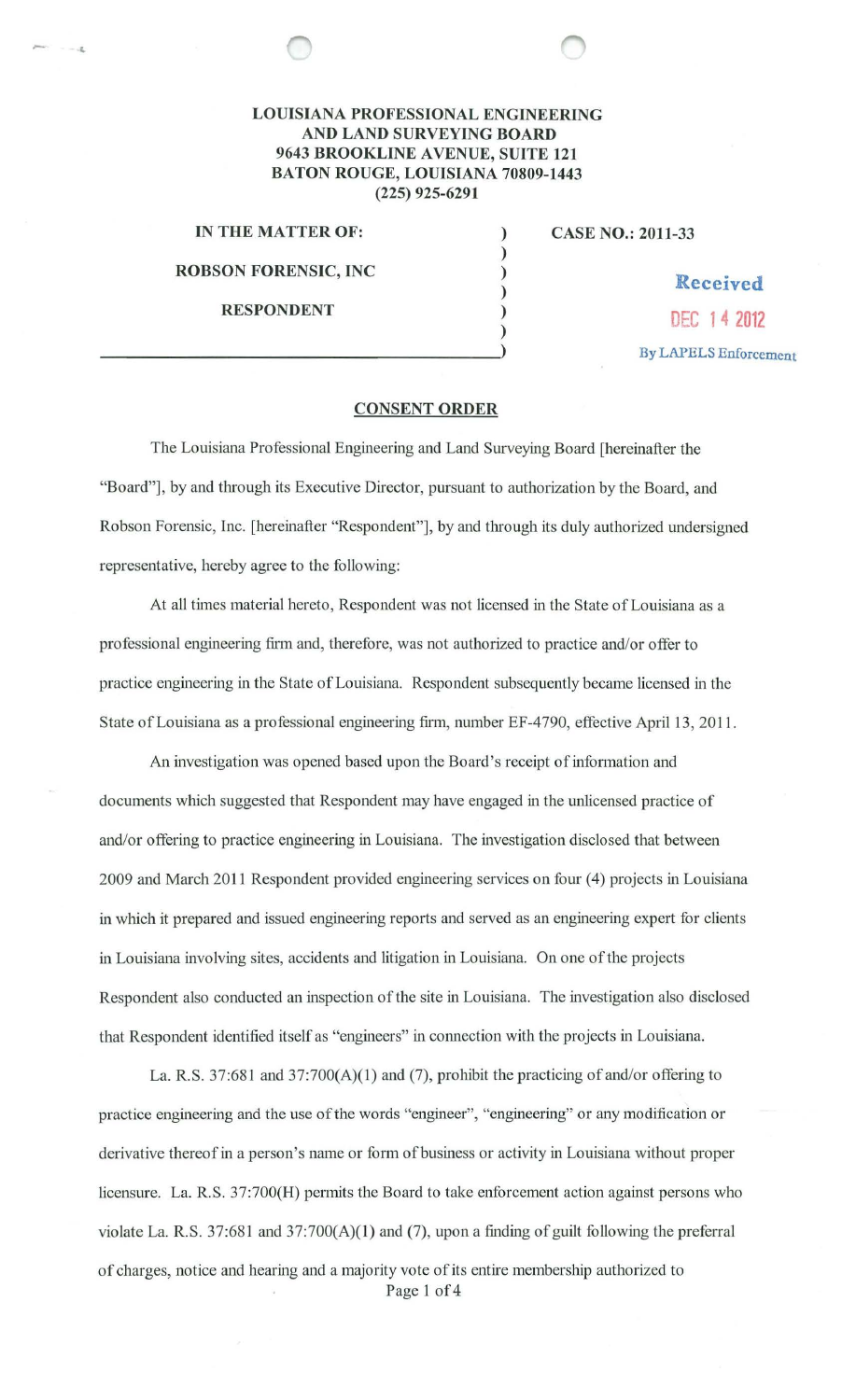participate in the proceeding. La. R.S. 37:681, La. R.S. 37:700(A)(1) and (7) and La. R.S. 37:700(H) were in effect at all times material hereto.

It is undisputed that at all times material hereto Respondent was not licensed to practice and/or offer to practice engineering in Louisiana and that between 2009 and March 2011 Respondent practiced and/or offered to practice engineering and used the word "engineers" in conjunction with its name and business in Louisiana without proper licensure.

By letter dated June 20, 2012, the Board gave notice to Respondent that it was considering the preferral of charges against Respondent on the grounds that it may have violated La. R.S. 37:681 and 37:700(A)(1) and (7), relative to practicing and/or offering to practice engineering and using the words "engineer", "engineering" or any modification or derivative thereof in a person's name or form of business or activity in Louisiana without proper licensure.

Wishing to dispense with the need for further enforcement action and to conclude the instant proceeding without further delay and expense, for the purpose of this proceeding only, Respondent and the Board do hereby enter into this Consent Order, in which Respondent of its own free will consents to the issuance of a Consent Order by the Board, wherein Respondent agrees to (a) pay a fine of two thousand five hundred (\$2,500.00) dollars, (b) pay administrative costs of one thousand five hundred twenty-one and 141100 (\$1,521.14) dollars, and (c) the publication of this Consent Order on the Board's website and a summary of this matter in the Board's official journal, the Louisiana Engineer and Surveyor Journal, and the reporting of this matter to the National Council of Examiners for Engineering and Surveying (NCEES), identifying Respondent by name.

Respondent admits to violations of the referenced laws and/or rules regarding the practicing of and/or offering to practice engineering and the use of the words "engineer", "engineering" or any modification or derivative thereof in a person's name or form of business or activity in Louisiana without proper licensure. Respondent acknowledges awareness of said laws and/or rules and states that it will comply with all applicable laws and rules henceforth. Respondent has been advised of its right to appeal; and it states affirmatively that it has been afforded all administrative remedies due it under the law.

Therefore, in consideration of the foregoing and by signing this Consent Order, Respondent does hereby waive its right to a hearing before the Board, to the presenting of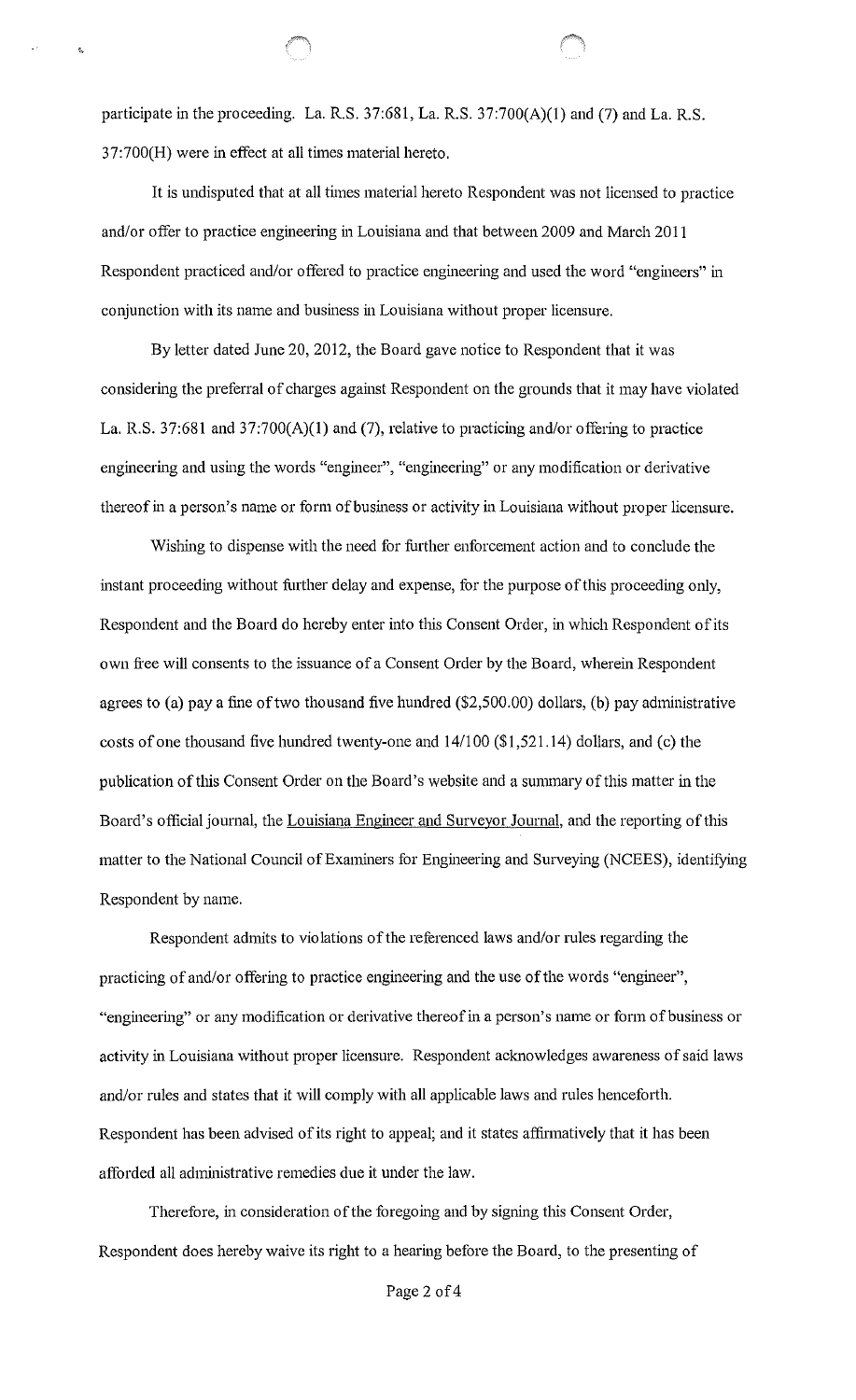evidence and witnesses on its behalf, to Findings of Fact and Conclusions of Law in this case, and to judicial review of this Consent Order.

 $\mathbf{r}$ 

Respondent hereby represents (a) that it fully understands the meaning and intent of this Consent Order, including but not limited to its final and binding effect, (b) that it has voluntarily entered into this Consent Order and that no other promise or agreement of any kind has been made to or with him by any person whatsoever to cause the execution of this instrument and (c) that the sanctions set forth in this Consent Order do not prevent the Board from taking further disciplinary or enforcement action against Respondent on matters not specifically addressed in this Consent Order.

WHEREFORE, the Louisiana Professional Engineering and Land Surveying Board and Respondent agree that:

1. Respondent shall pay a fine of two thousand five hundred (\$2,500.00) dollars, which shall be tendered to the Board by certified check payable to the Board, due upon the signing of this Consent Order; and

2. Respondent shall pay administrative costs one thousand five hundred twenty-one and 14/100 (\$1 ,521.14) dollars, which shall be tendered to the Board by certified check payable to the Board, due upon the signing of this Consent Order; and

3. Tllis Consent Order shall be published on the Board's website and a summary of this matter shall be printed in the official journal of the Board, the Louisiana Engineer and Surveyor Journal, and reported to the National Council of Examiners for Engineering and Surveying (NCEES), identifying Respondent by name; and

4. This Consent Order shall not become effective unless and until it is accepted and signed by and on behalf of the Board. Should the Board not accept and sign this Consent Order, it is agreed that presentation of this matter to the Board shall not prejudice the Board or any of its members, staff, attorneys or representatives from further participation, consideration, or resolution of any further proceedings herein.